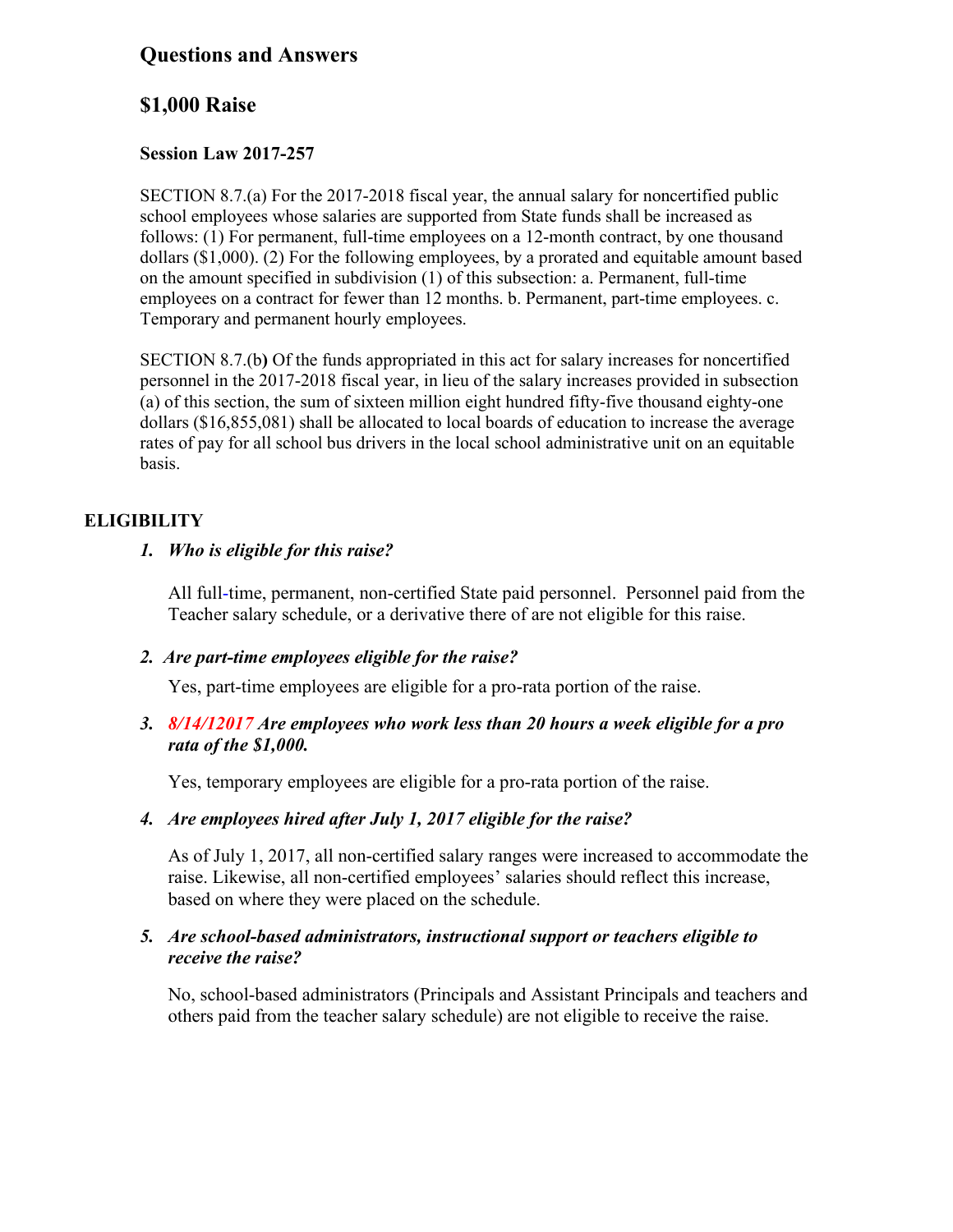#### *6. Do people hired on contract get the raise?*

No, only public school employees who meet the eligibility requirements are eligible for the raise.

#### *7. Do educators on loan qualify to get the raise?*

Only those educators on loan who otherwise qualify for the raise who are not paid on the Teacher, School Psychologist, or School Based Administrator Salary Schedules are eligible for the raise.

#### *8. Do probationary employees get the raise?*

Yes, probationary employees are eligible for the raise provided they meet the previously discussed criteria.

#### *9. Are employees on leave without pay eligible for the raise?*

Employees who are on leave without pay would not receive a raise until they return to pay status. Once they return to pay status, provided they worked any amount of time during the 2016-17 fiscal year, they would receive a prorate share (ie. 83.33 per month).

#### *10. What if an employee was on sick leave or some other extended absence?*

If an employee is on sick leave or any other extended absence, provided they are in pay status, they would receive the raise.

#### *11. Do employees who are on disability receive the raise?*

Per G.S. 135-108, the compensation upon which the short-term or long-term disability benefit is calculated may be increased by any permanent across the board salary increases granted to employees of the State by the General Assembly. For employees receiving disability payments prior to July 1, 2017, on July 1, 2017 their benefit amount would be recalculated as the annual base salary should be increased by the amount of the raise. Please contact Member Services at (919) 733-4191 with any additional questions concerning disability.

#### *12. Does a suspended employee qualify for the raise?*

Provided that the suspended employee is still in pay status, they would receive the raise.

#### *13. Is the raise subject to an employee's longevity payment?*

Yes, the raise amount is considered part of an employee's annual salary; therefore, it is subject to an employee's longevity payment.

#### *14. Do bus drivers qualify for the \$1,000 raise?*

No, bus drivers are not eligible for the \$1,000 raise. Instead of the \$1,000 salary increase, the local boards will receive an allocated dollar amount to increase the average rates of pay for all school bus drivers.